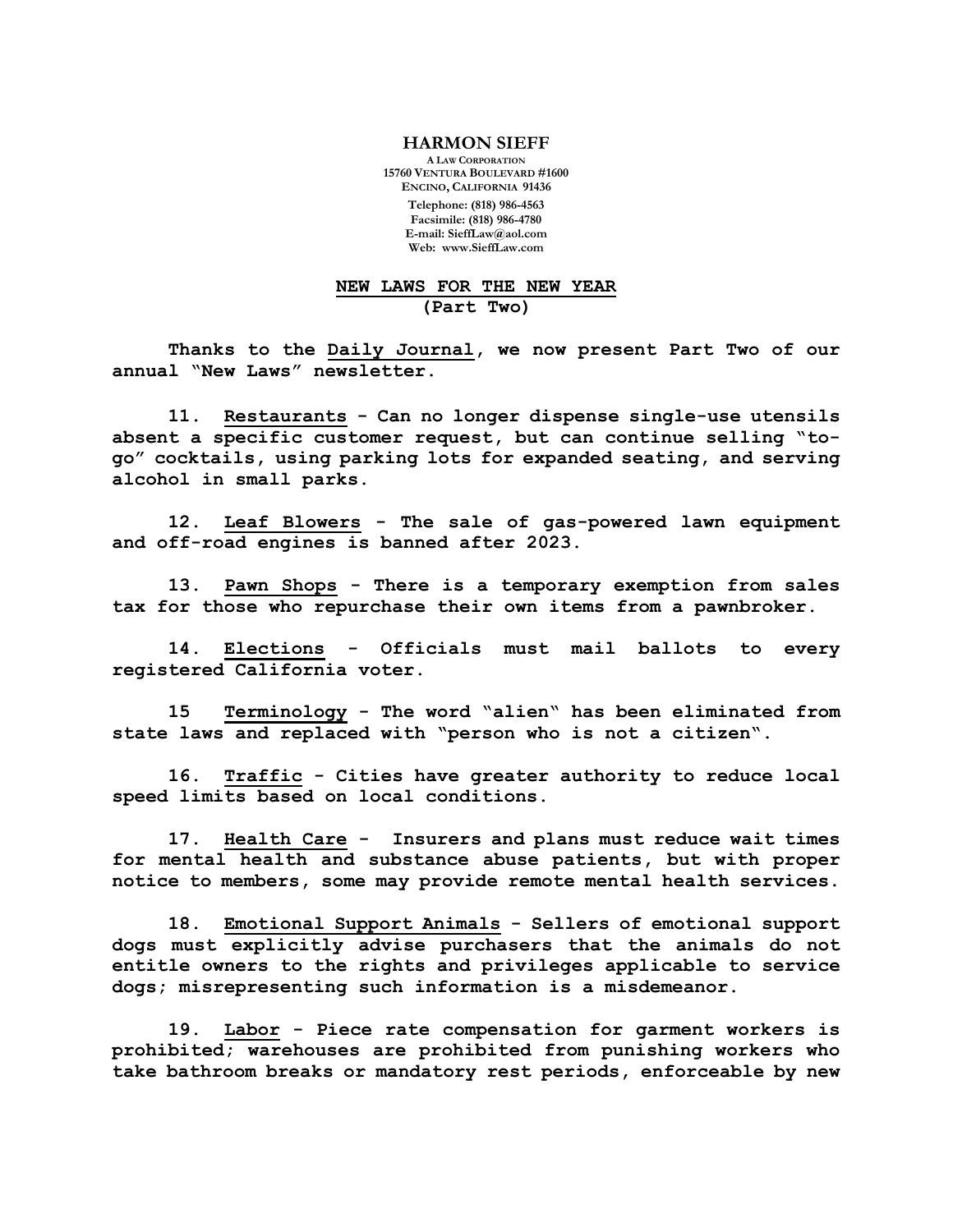**Sieff Newsletter New Laws for the New Year February 2022 (Part Two) Page three**

**worker rights procedures; and rulings of the Labor Commission can now be secured by a real estate lien.**

**20. Construction - General contractors are now liable for penalties, damages, and interest imposed on their subcontractors and can be disciplined for the improper disposal of construction materials or debris.**

**21. Holidays - Columbus Day will now be known as Native American Day.**

**22. Fishing - Licenses can now be issued on a year-round basis and displayed on a cell phone.**

**23. Firearms - Minors over 15 with valid hunting licenses may possess guns, but "ghost gun" components are subject to seizure pursuant to a domestic violence restraining order.** 

**24. Security - A licensed alarm company must publish its contact information on a website instead of simply advertising.** 

**25. Sports - Regular volunteers to youth service organizations must complete a child abuse identification training course and undergo a background check.** 

**26. Massage - The regulatory council for therapists has been authorized to operate for another year.** 

**27. Tickets - Refunds must be made within 30 days of a canceled event.** 

**28. Barbering - The Board of Cosmetology has adopted new regulations.** 

**29. Gambling - A person employed only to serve or prepare food is not considered a "gambling enterprise employee" subject to the Gambling Control Commission.** 

**30. Biology - There is now a private cause of action for damages against a person who misuses sperm, human eggs, or embryos, including attorney's fees to a prevailing plaintiff.** 

**31. Contracts - A minor cannot consent to an agreement without presenting a proper parental consent; an organization which is a judgment debtor must identify a natural person to appear at a debtor examination; and debt collectors must notify debtors of an assignment of a delinquent account.** 

**-2-**